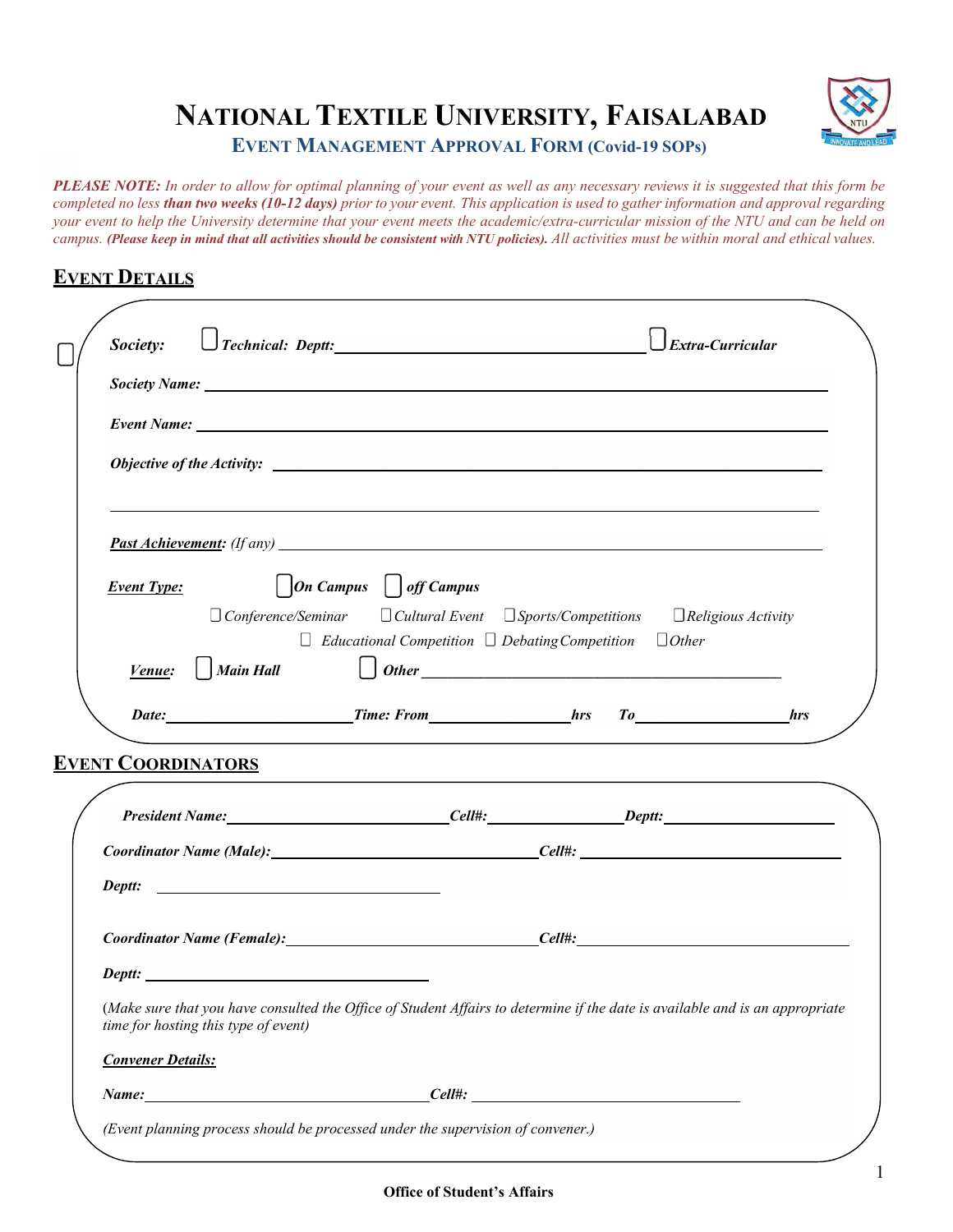#### **EVENT CONTENTS**

|                                                                                                                                                                            | <b>Activity Details</b>                               |                                              |                                                        |  |  |  |
|----------------------------------------------------------------------------------------------------------------------------------------------------------------------------|-------------------------------------------------------|----------------------------------------------|--------------------------------------------------------|--|--|--|
| Sr. No.                                                                                                                                                                    | (Separate list to be attached)                        | Time (From)                                  | Time (To)                                              |  |  |  |
|                                                                                                                                                                            |                                                       |                                              |                                                        |  |  |  |
| $\overline{2}$                                                                                                                                                             |                                                       |                                              |                                                        |  |  |  |
| 3                                                                                                                                                                          |                                                       |                                              |                                                        |  |  |  |
| $\overline{\mathcal{A}}$                                                                                                                                                   |                                                       |                                              |                                                        |  |  |  |
| 5                                                                                                                                                                          |                                                       |                                              |                                                        |  |  |  |
| Sr. No.                                                                                                                                                                    | <b>Local Guests / Participants Name</b>               | <b>Institute / Organization / Department</b> | <b>Designation</b>                                     |  |  |  |
|                                                                                                                                                                            |                                                       |                                              |                                                        |  |  |  |
| $\boldsymbol{2}$                                                                                                                                                           |                                                       |                                              |                                                        |  |  |  |
| 3                                                                                                                                                                          |                                                       |                                              |                                                        |  |  |  |
| 4                                                                                                                                                                          |                                                       |                                              |                                                        |  |  |  |
| 5                                                                                                                                                                          |                                                       |                                              |                                                        |  |  |  |
|                                                                                                                                                                            | <b>Foreigner Guests / Participants</b><br><b>Name</b> | <b>Country of Origin</b>                     | <b>Institute / Organization /</b><br><b>Department</b> |  |  |  |
| $\boldsymbol{l}$                                                                                                                                                           |                                                       |                                              |                                                        |  |  |  |
| $\overline{c}$                                                                                                                                                             |                                                       |                                              |                                                        |  |  |  |
| <u>Any foreigner guest is required prior approval from Home Department, Punjab, Lahore through registrar office for</u><br>participation in an activity within University. |                                                       |                                              |                                                        |  |  |  |
| (Please attach the profile/ other details of the Chief Guest/Speaker)                                                                                                      |                                                       |                                              |                                                        |  |  |  |

### **ADDITIONAL RESOURCES REQUIRED**

| <b>Admin Support:</b>     |                      |                                 |  |
|---------------------------|----------------------|---------------------------------|--|
| <b>IT Technical Help:</b> |                      |                                 |  |
| Computers<br>Others:      | $\Box$ Standby Power | $\Box$ Multiple Extension Board |  |
|                           |                      |                                 |  |

## **Society Budget**

|                                                | <b>Amount in Rupees</b> |  |
|------------------------------------------------|-------------------------|--|
| <b>Total Budget of Society</b>                 |                         |  |
|                                                |                         |  |
| <b>Budget Already Utilized</b>                 |                         |  |
| <b>Budget Available</b>                        |                         |  |
| <b>Estimated Expenditures of Current Event</b> |                         |  |
| No. of Shields already availed                 |                         |  |
| No. of Shields required                        |                         |  |
|                                                |                         |  |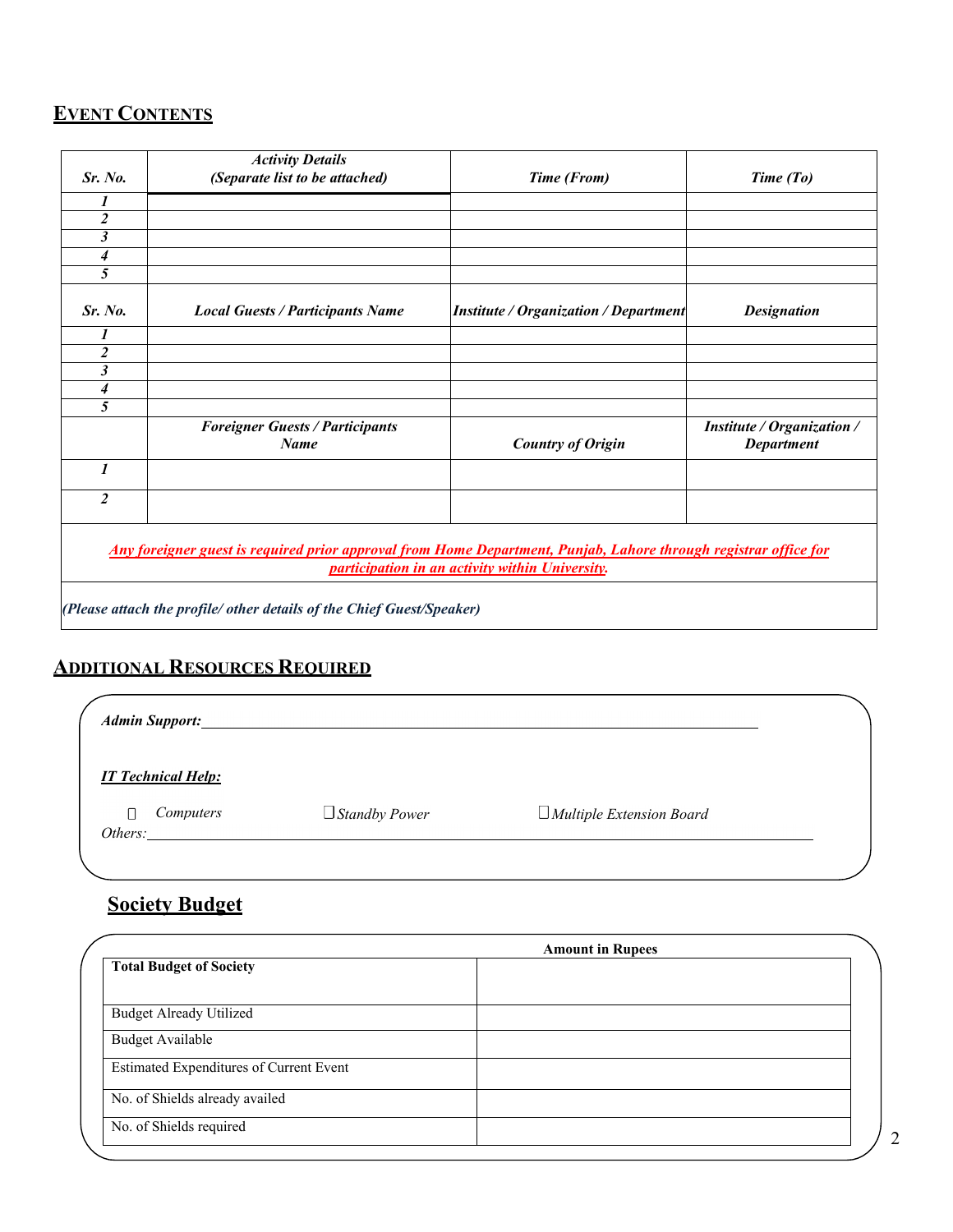#### *REVIEWED & APPROVED*

**Event & Contents Proposed by Society President: Signature (Date):**

**Event & Contents Approved by Society Convener: Signature (Date):**

**Hall Booking: \_\_\_\_\_\_\_\_\_\_\_\_\_\_\_\_\_\_\_\_\_\_\_\_\_\_\_\_\_\_\_\_\_\_\_\_\_\_\_\_\_\_\_\_\_\_\_\_\_\_\_\_\_\_\_\_\_\_\_\_\_\_\_\_\_\_\_\_\_\_\_\_\_\_\_\_\_\_\_\_\_\_**

**Student Affairs Approval:**

**Advisor Students: Registrar: Registrar: Registrar: Registrar: Registrar: Registrar: Registrar: Registrar: Registrar: Registrar: Registrar: Registrar: Registrar: Registrar: Registrar: Regist** 

**Copy for Information to:**

- I. Hostel Warden (Boys &Girls)
- II. Dy. Director Security
- III. Incharge Class Rooms / Auditorium
	- (Mr. Shahzad Arshad, Incharge Main Hall, Ext-281 / Mr. Saim Sadaf 0314-3366523)

**Note:**

*All types of activities within campus is required to be approved through this form. Strict disciplinary action will be taken against the organizers of any activity held without proper approval in campus.*

#### **CHECKLIST FOR HOLDING AN EVENT**

#### **INDOOR EVENTS:**

- *Sequence of activities with timeline*
- *Breakdown of Expenditure*
- *Guest speaker profile along with arrival confirmation*
- *Guests List*
- *Transportation Requisition Slip (if required)*

#### **INSTRUCTIONS/ CODE OF CONDUCT DURING THE EVENT:**

- *Timings must be strictly observed.*
- *All Students should be dressed properly and professionally.*
- *Outsiders are Not allowed unless permission obtained prior to the event.*
- *Details of guests including names, CNIC must be provided.*
- *All Members of the Organizing Committee are responsible to ensure the discipline/conduct of the students through CRs and society/organizing team members.*
- *Advertisement material can only be placed on specific places / notice boards etc.*
- *All the banners/ posters should not be pasted on walls. Any advertisement material in campus should be removed immediately after the event.*
- Once the event has been approved society convener/president needs to send out an email of invitation to all.
- *Convener/ president is responsible to submit report after the event to the Office of Student Affairs and send information to Web Department to upload.*
- *All SOPs regarding Covid-19 notified by Government from time to time shall be observed and followed.* **FOR OFFICE USE, ONLY:**

*Received by:*

*Date & Time:*